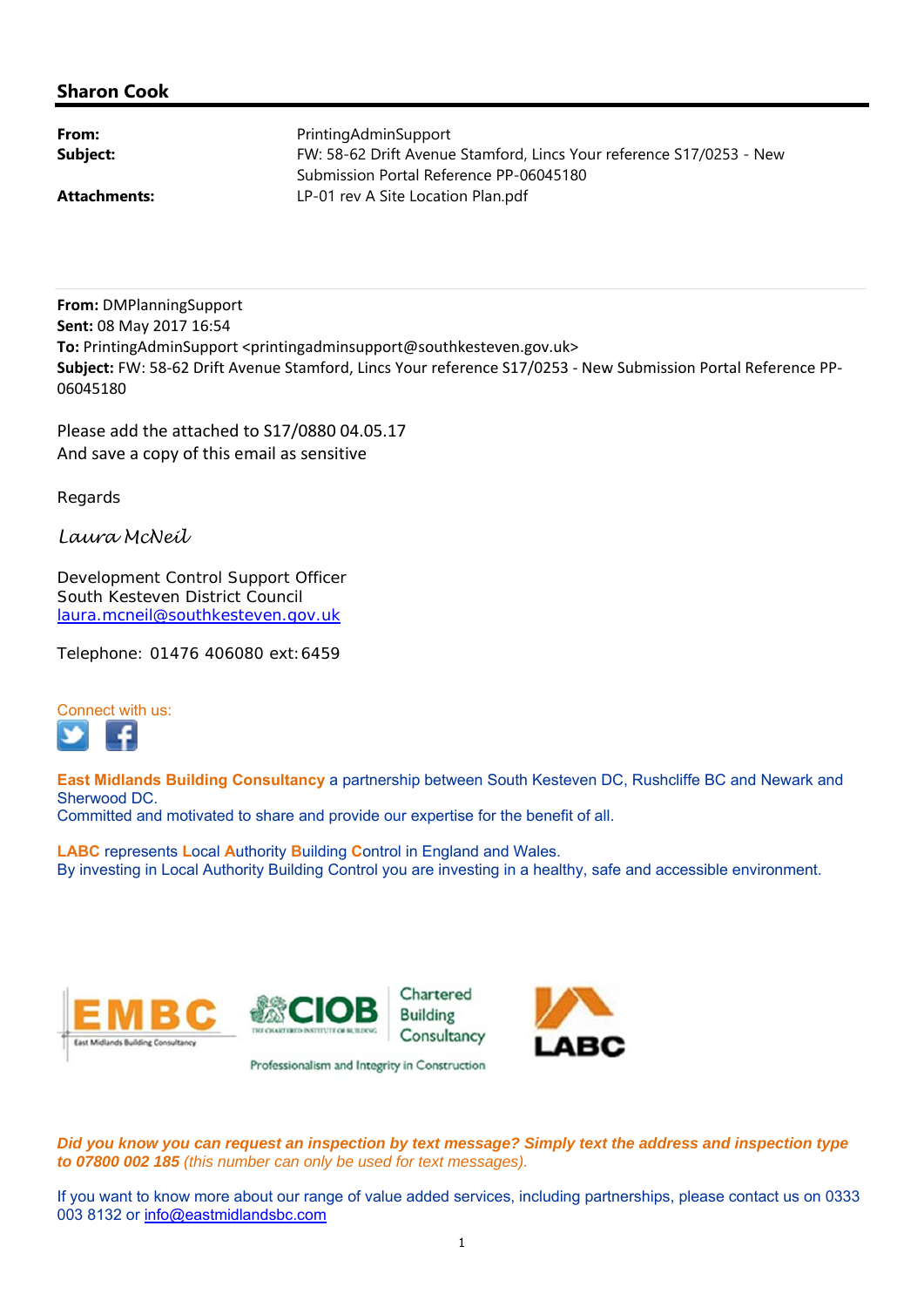

Whenever you see a successful business, someone once made a courageous decision.

**From:** Peter Lifford **Sent:** 08 May 2017 14:31 **To:** DMPlanningSupport <DMPlanningSupport@southkesteven.gov.uk> **Subject:** FW: 58‐62 Drift Avenue Stamford, Lincs Your reference S17/0253 ‐ New Submission Portal Reference PP‐ 06045180

Hope this makes sense, if not please ask me

**Thanks** 

Peter.

**From:** Glenn Collingwood [mailto:info@belvoirarchitecture.co.uk] **Sent:** 04 May 2017 21:34 **To:** Peter Lifford **Subject:** 58-62 Drift Avenue Stamford, Lincs Your reference S17/0253 - New Submission Portal Reference PP-06045180



Dear Peter,

## **Re: 58‐62 Drift Avenue Stamford, Lincs Your reference S17/0253 ‐ New Submission Portal Reference PP‐06045180**

I have resubmitted the application on line under planning portal reference PP‐06045180.

Unfortunately the location plans was too big to upload so I attached my original one and attach to this email the correct one. The client will make the notification to The Stamford Mercury this week for inclusion next week.

I have also stated on the covering letter that the application fee has already been paid under the above reference number, thus I would be grateful if you could intercept and ensure it is registered as soon as possible.

Hope this now satisfies all of your requirements?

Kind regards,

Glenn